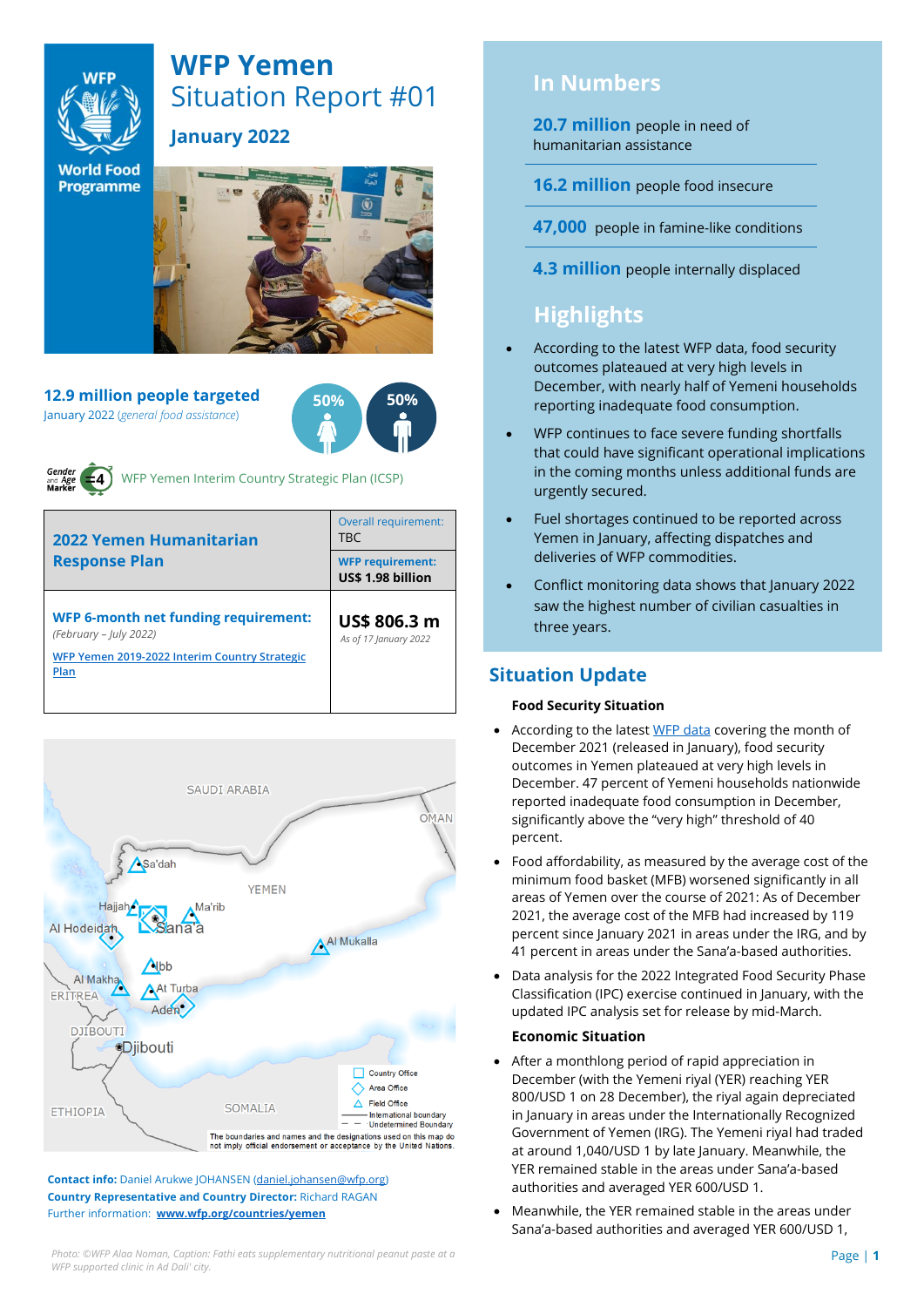approximately the same as in January 2020.

### **Fuel Situation**

- As of the end of January, seven commercial vessels carrying a combined 174,200 mt of fuel had been held in the Saudi-led Coalition Holding Area (CHA) awaiting clearance to proceed to Al Hodeidah port.
- While there was no major interruption to WFP's operation due to the ongoing fuel crisis, a one-two day delivery delay of food and nutrition assistance was reported by transporters at the district level where fuel was not always available.

### **Security Situation**

- According to conflict monitoring data, January saw the highest number of civilian casualties in Yemen in over three years: Escalating hostilities across several frontlines resulted in more than 650 civilian casualties, the highest numbers seen since August 2018.
- The number of air raids increased by 60 percent monthon-month from December 2021 to January 2022, reaching the highest monthly rate since March 2018. January 2020 was the fifth consecutive month of increased air raid numbers.
- Internet connectivity in Yemen was restored on 25 January following a four-day outage. The outage was caused by an airstrike that hit a key telecommunications hub in Al Hodeidah city on 20 January. While internet services were affected across Yemen, the Emergency Telecommunications Cluster (ETC) worked to provide internet services to UN agencies and humanitarian partners in all hubs.

### **COVID-19**

The number of new daily COVID-19 cases increased rapidly in January, possibly related to the spread of the Omicron SARS-CoV-2 variant. As of the end of January, 11,019 cases and 2,011 deaths had been recorded.

## **WFP Operations**

### **General Food Assistance (GFA)**

• Under the January GFA cycle, WFP targeted 12.9 million people with general food assistance. Of these, 9.2 million people were targeted with in-kind food assistance, over 2.3 million people with commodity vouchers and more than 1.3 million people with cash-based transfers. Of the 12.9 million beneficiaries, eight million receive[d reduced](https://www.wfp.org/news/wfp-forced-cut-food-assistance-yemen-warns-impact-hunger-rises) rations due to funding gaps.



### **Livelihood and Resilience Projects**

• In January, WFP reached around 129,400 people under its livelihoods and asset creation activities. The participants worked on rehabilitating and constructing 333 assets during the month, including rural road rehabilitation, water harvesting schemes and agricultural projects.



### **School Feeding Programme**

• In January, around 720 mt of school feeding commodities were distributed to close to 909,800 thousand schoolaged children in Yemen

• Under the Healthy Kitchen-project in Aden city, WFP distributed cooked meals to around 15,800 students across seven schools in Dar Sa'ad district, Aden governorate.



### **Nutrition Assistance**

• In January, WFP assisted 2.1 million people with nutrition support: WFP assisted around 264,000 children aged 6 to 59 months and 306,600 pregnant and lactating women and girls (PLWG), under its Targeted Supplementary Feeding Programme (TSFP) for the treatment of moderate acute malnutrition (MAM). For the prevention of MAM, WFP assisted around 881,900 children aged 6 to 23 months and 691,500 PLWG Under its Blanket Supplementary Feeding Programme (BSFP).

# **Supply Chain**

- Under the January cycle, WFP dispatched 39,350 mt of mixed food commodities under the in-kind general food assistance activity. Around 6,200 mt of nutrition commodities were dispatched for WFP's nutrition activities. Under the commodity voucher cycle, around 21,600 mt of food commodities were delivered by WFPcontracted wholesalers.
- WFP Shipping received 280 containers holding around 19,300 mt of mixed commodities.

# **Clusters and Common Services**

### **Food Security and Agriculture Cluster (FSAC)**

• FSAC continued to support the ongoing WFP led Food Security and Livelihoods Assessment in January. Data analysis was completed in mid-January. FSCA is supporting the Integrated Food Security Phase Classification (IPC) analysis which had started by the end of January. The IPC results will support WFP programmatic planning for 2022 and feed into the 2022 Humanitarian Needs Overview and Humanitarian Response Plan.

# **Logistics Cluster**

• In January, the Logistics Cluster supported 27 partners through its coordination and logistical information management activities.

# $((\bullet))$

### **Emergency Telecommunications Cluster (ETC)**

• In January, the ETC helpdesk received and resolved 1,700 issues from responders. The ETC provided critical Internet connectivity to 1,050 humanitarians across 17 sites in Yemen, and communications services to a total of 2,535 responders supported by eight UNDSS-managed Security Operations Centres (SOCs) across the country.

### **Bilateral Service Provision (BSP)**

• In January, WFP BSP delivered around 2.3 million litres of fuel to WHO and UNICEF to support the uninterrupted services of hospitals and local water and sanitation services. Additionally, WFP BSP continued to extend its support to partners by shipping around 300  $m^3$  of medical supplies by sea on behalf of UN agencies. Futher, around 111,400 litres of fuel were delivered to INGOs and